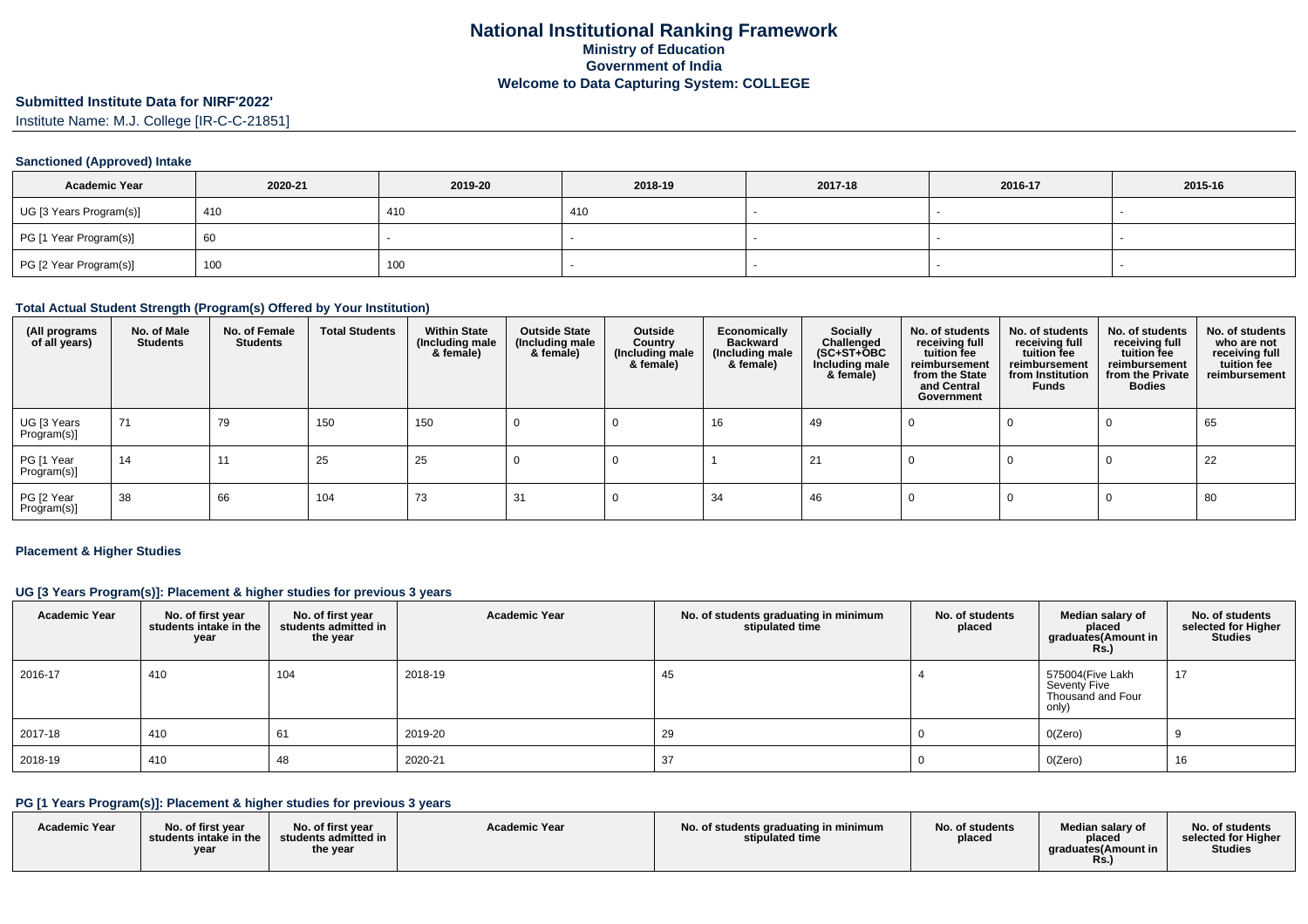| 2018-19 | 60 |    | 2018-19 | 32           | 135000(One Lakh<br>Thirty Five Thousand<br>Only) |  |
|---------|----|----|---------|--------------|--------------------------------------------------|--|
| 2019-20 | 60 | 60 | 2019-20 |              | O(Zero)                                          |  |
| 2020-21 | 60 | ںے | 2020-21 | $\sim$<br>zu | O(Zero)                                          |  |

## **PG [2 Years Program(s)]: Placement & higher studies for previous 3 years**

| <b>Academic Year</b> | No. of first year<br>students intake in the<br>year | No. of first year<br>students admitted in<br>the year | <b>Academic Year</b> | No. of students graduating in minimum<br>stipulated time | No. of students<br>placed | Median salary of<br>placed<br>graduates(Amount in<br><b>Rs.</b> ) | No. of students<br>selected for Higher<br><b>Studies</b> |
|----------------------|-----------------------------------------------------|-------------------------------------------------------|----------------------|----------------------------------------------------------|---------------------------|-------------------------------------------------------------------|----------------------------------------------------------|
| 2017-18              | 50                                                  | 35                                                    | 2018-19              | 19                                                       |                           | 168000(One Lakh<br>Sixty Eight Thousand<br>Only)                  | -4                                                       |
| 2018-19              | 50                                                  | 19                                                    | 2019-20              | 15                                                       |                           | 180000(One Lakh<br>Eighty Thousand only)                          | $\overline{0}$                                           |
| 2019-20              | 100                                                 | 51                                                    | 2020-21              | 48                                                       |                           | O(Zero)                                                           |                                                          |

#### **Financial Resources: Utilised Amount for the Capital expenditure for previous 3 years**

| <b>Academic Year</b>                                                                                 | 2020-21                                         | 2019-20                                                             | 2018-19                                            |  |  |  |  |  |  |  |
|------------------------------------------------------------------------------------------------------|-------------------------------------------------|---------------------------------------------------------------------|----------------------------------------------------|--|--|--|--|--|--|--|
|                                                                                                      | <b>Utilised Amount</b>                          | <b>Utilised Amount</b>                                              | <b>Utilised Amount</b>                             |  |  |  |  |  |  |  |
| Annual Capital Expenditure on Academic Activities and Resources (excluding expenditure on buildings) |                                                 |                                                                     |                                                    |  |  |  |  |  |  |  |
| Library                                                                                              | 9978 (Nine Thousand Nine Hundred Seventy Eight) | 185391 (One Lakh Eighty Five Thousand Three Hundred<br>Ninety One)  | 0 (Zero)                                           |  |  |  |  |  |  |  |
| New Equipment for Laboratories                                                                       | 0 (Zero)                                        | 0 (Zero)                                                            | $0$ (Zero)                                         |  |  |  |  |  |  |  |
| Other expenditure on creation of Capital Assets (excluding<br>expenditure on Land and Building)      | 61216 (Sixty One Thousand Two Hundred Sixteen)  | 267596 (Two Lakh Sixty Seven Thousand Five Hundred Ninety<br>  Six) | 326050 (Three Lakh Twenty Six Thousand Fifty only) |  |  |  |  |  |  |  |

## **Financial Resources: Utilised Amount for the Operational expenditure for previous 3 years**

| <b>Academic Year</b>                                                                                                                                                                            | 2020-21                                                            | 2019-20                                                              | 2018-19                                                                      |  |  |  |  |  |  |
|-------------------------------------------------------------------------------------------------------------------------------------------------------------------------------------------------|--------------------------------------------------------------------|----------------------------------------------------------------------|------------------------------------------------------------------------------|--|--|--|--|--|--|
|                                                                                                                                                                                                 | <b>Utilised Amount</b>                                             | <b>Utilised Amount</b>                                               | <b>Utilised Amount</b>                                                       |  |  |  |  |  |  |
| <b>Annual Operational Expenditure</b>                                                                                                                                                           |                                                                    |                                                                      |                                                                              |  |  |  |  |  |  |
| Salaries (Teaching and Non Teaching staff)                                                                                                                                                      | 4202769 (Fourty Two Lakh Two Thousand Seven Hundred<br>Sixty Nine) | 6754609 (Sixty Seven Lakh Fifty Four Thousand Six Hundred<br>Nine)   | 6367865 (Sixty Three Lakh Sixty Seven Thousand Eight<br>Hundred Sixty Fiive) |  |  |  |  |  |  |
| Maintenance of Academic Infrastructure or consumables and<br>other running expenditures (excluding maintenance of hostels<br>and allied services, rent of the building, depreciation cost, etc) | 242675 (Two Lakh Forty Two Thousand Six Hundred Seventy<br>Five)   | 223794 (Two Lakh Twenty Three Thousand Seven Hundred<br>Ninety Four) | 777676 (Seven Lakh Seventy Seven Thousand Six Hundred<br>Seventy Six)        |  |  |  |  |  |  |
| Seminars/Conferences/Workshops                                                                                                                                                                  | 30150 (Thirty Thousand One Hundred Fifty Only)                     | 55036 (Fifty Thousand Thirty Six Only)                               | 396771 (Three Lakh Ninety Six Thousand Seven Hundred<br>Seventy One)         |  |  |  |  |  |  |

## **PCS Facilities: Facilities of physically challenged students**

| 1. Do your institution buildings have Lifts/Ramps?                                                                                                         | Yes, more than 40% of the buildings |
|------------------------------------------------------------------------------------------------------------------------------------------------------------|-------------------------------------|
| 2. Do your institution have provision for walking aids, including wheelchairs and transportation from one building to another for<br>handicapped students? | Yes                                 |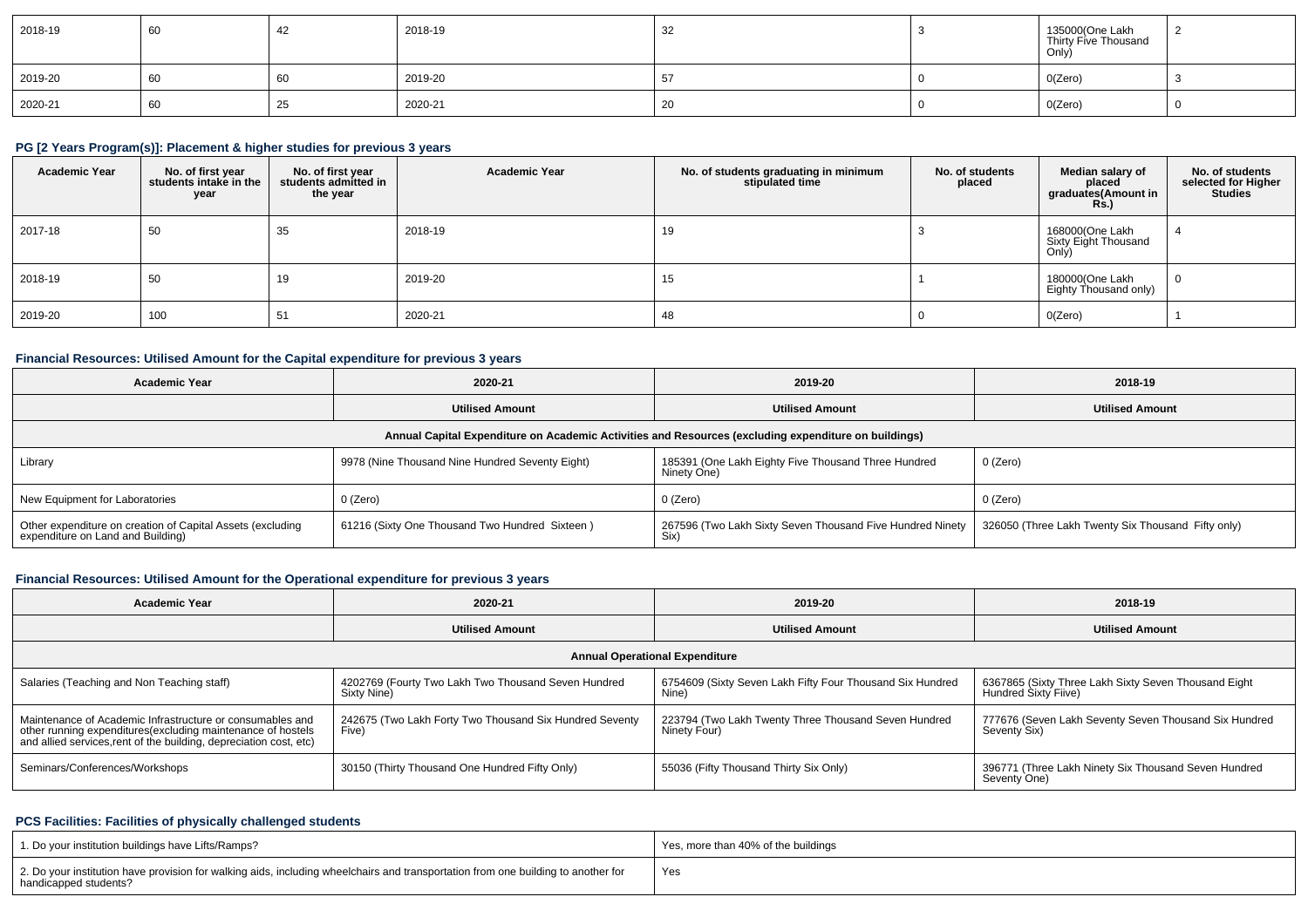|  |  |  |  | 3. Do your institution buildings have specially designed toilets for handicapped students? |  |
|--|--|--|--|--------------------------------------------------------------------------------------------|--|
|  |  |  |  |                                                                                            |  |

Yes, less than 40% of the buildings

## **Faculty Details**

| Srno           | Name                                | Age | <b>Designation</b>                                  | Gender | Qualification | <b>Experience (In</b><br>Months) | <b>Currently working</b><br>with institution? | <b>Joining Date</b> | <b>Leaving Date</b>      | <b>Association type</b> |
|----------------|-------------------------------------|-----|-----------------------------------------------------|--------|---------------|----------------------------------|-----------------------------------------------|---------------------|--------------------------|-------------------------|
| $\overline{1}$ | Dr Anil Kumar<br>Choubey            | 45  | Dean / Principal /<br>Director / Vice<br>Chancellor | Male   | Ph.D          | 221                              | Yes                                           | 05-09-2019          | Ξ.                       | Regular                 |
| 2              | Dr Shweta Bhatia                    | 41  | Associate Professor                                 | Female | Ph.D          | 199                              | Yes                                           | 02-06-2016          | $\overline{\phantom{a}}$ | Regular                 |
| 3              | Dr Jyoti Prakash<br>Kannoje         | 52  | <b>Assistant Professor</b>                          | Male   | Ph.D          | 173                              | Yes                                           | 20-11-2006          | $\mathbf{u}$             | Regular                 |
| $\overline{4}$ | Urmila Yadav                        | 52  | <b>Assistant Professor</b>                          | Female | M.Ed          | 142                              | Yes                                           | 15-01-2010          | $\sim$                   | Regular                 |
| 5              | Ankur Saxena                        | 47  | <b>Assistant Professor</b>                          | Female | M.Ed          | 130                              | Yes                                           | 15-02-2011          | $\sim$                   | Regular                 |
| 6              | Shakuntala Jalkare                  | 44  | <b>Assistant Professor</b>                          | Female | M.Ed          | 123                              | Yes                                           | 15-02-2011          | $\overline{\phantom{a}}$ | Regular                 |
| $\overline{7}$ | Archana Tripathi                    | 39  | <b>Assistant Professor</b>                          | Female | M.Ed          | 123                              | Yes                                           | 15-02-2011          | $\overline{\phantom{a}}$ | Regular                 |
| 8              | Parvinder Kaur                      | 36  | <b>Assistant Professor</b>                          | Female | M.Ed          | 93                               | Yes                                           | 22-07-2014          | ÷.                       | Regular                 |
| 9              | Sarita Choubey                      | 51  | <b>Assistant Professor</b>                          | Female | M.Ed          | 58                               | Yes                                           | 01-07-2016          | ÷.                       | Regular                 |
| 10             | Gayatri Verma                       | 45  | <b>Assistant Professor</b>                          | Female | M.Ed          | 62                               | Yes                                           | 07-03-2016          | $\overline{\phantom{a}}$ | Regular                 |
| 11             | Neha Mahajan                        | 49  | <b>Assistant Professor</b>                          | Female | M.Ed          | 96                               | Yes                                           | 13-10-2014          | $\overline{\phantom{a}}$ | Adhoc / Contractual     |
| 12             | Mamta S Rahul                       | 41  | <b>Assistant Professor</b>                          | Female | M.Ed          | 180                              | Yes                                           | 02-04-2018          | $\overline{\phantom{a}}$ | Adhoc / Contractual     |
| 13             | Manju Sahu                          | 45  | <b>Assistant Professor</b>                          | Female | M.Ed          | 132                              | Yes                                           | 02-04-2018          | $\overline{\phantom{a}}$ | Adhoc / Contractual     |
| 14             | Gayatri Gautam                      | 44  | <b>Assistant Professor</b>                          | Female | M.Ed          | 102                              | Yes                                           | 01-04-2019          | $\mathbf{u}$             | Adhoc / Contractual     |
| 15             | Priyanka Mahendru                   | 32  | <b>Assistant Professor</b>                          | Female | <b>MBA</b>    | 108                              | Yes                                           | 22-07-2014          | $\overline{\phantom{a}}$ | Regular                 |
| 16             | Charneet Sandhu                     | 34  | <b>Assistant Professor</b>                          | Female | <b>MBA</b>    | 34                               | Yes                                           | 01-06-2018          | $\mathbf{u}$             | Adhoc / Contractual     |
| 17             | Vikas Saijpal                       | 34  | <b>Assistant Professor</b>                          | Male   | M.COM         | 81                               | Yes                                           | 17-06-2019          | $\mathbf{u}$             | Adhoc / Contractual     |
| 18             | Tarannum Bano                       | 41  | <b>Assistant Professor</b>                          | Female | M.A           | 44                               | Yes                                           | 07-08-2017          | $\mathbf{u}$             | Adhoc / Contractual     |
| 19             | Praveen Kumar                       | 29  | <b>Assistant Professor</b>                          | Male   | M.Tech        | 19                               | Yes                                           | 04-09-2019          | $\mathbf{u}$             | Adhoc / Contractual     |
| 20             | Rajni Kumari                        | 25  | <b>Assistant Professor</b>                          | Female | M.Sc.         | 32                               | Yes                                           | 06-08-2018          | $\overline{\phantom{a}}$ | Adhoc / Contractual     |
| 21             | Zizan Madan                         | 56  | <b>Assistant Professor</b>                          | Female | M.Ed          | 147                              | Yes                                           | 15-11-2016          | $\sim$                   | Regular                 |
| 22             | Nisha Sharma                        | 35  | <b>Assistant Professor</b>                          | Female | M.Ed          | 102                              | Yes                                           | 22-07-2014          | $\overline{\phantom{a}}$ | Regular                 |
| 23             | Anjana Singh                        | 46  | <b>Assistant Professor</b>                          | Female | M.Ed          | 70                               | Yes                                           | 16-07-2015          | $\overline{\phantom{a}}$ | Regular                 |
| 24             | DEEPSHIKA<br>TAMRAKAR               | 36  | <b>Assistant Professor</b>                          | Female | M.Ed          | 53                               | Yes                                           | 01-07-2016          | ÷.                       | Regular                 |
| 25             | <b>DIVYA</b><br><b>RAHATGAONKAR</b> | 36  | <b>Assistant Professor</b>                          | Female | M.Ed          | 17                               | Yes                                           | 01-03-2019          | Ξ.                       | Regular                 |
| 26             | <b>BHOLANATH</b>                    | 39  | <b>Assistant Professor</b>                          | Male   | M.Ed          | 20                               | Yes                                           | 26-08-2019          | $\sim$                   | Regular                 |
| 27             | Vinod                               | 42  | <b>Assistant Professor</b>                          | Female | M.Ed          | 20                               | Yes                                           | 26-08-2019          |                          | Regular                 |